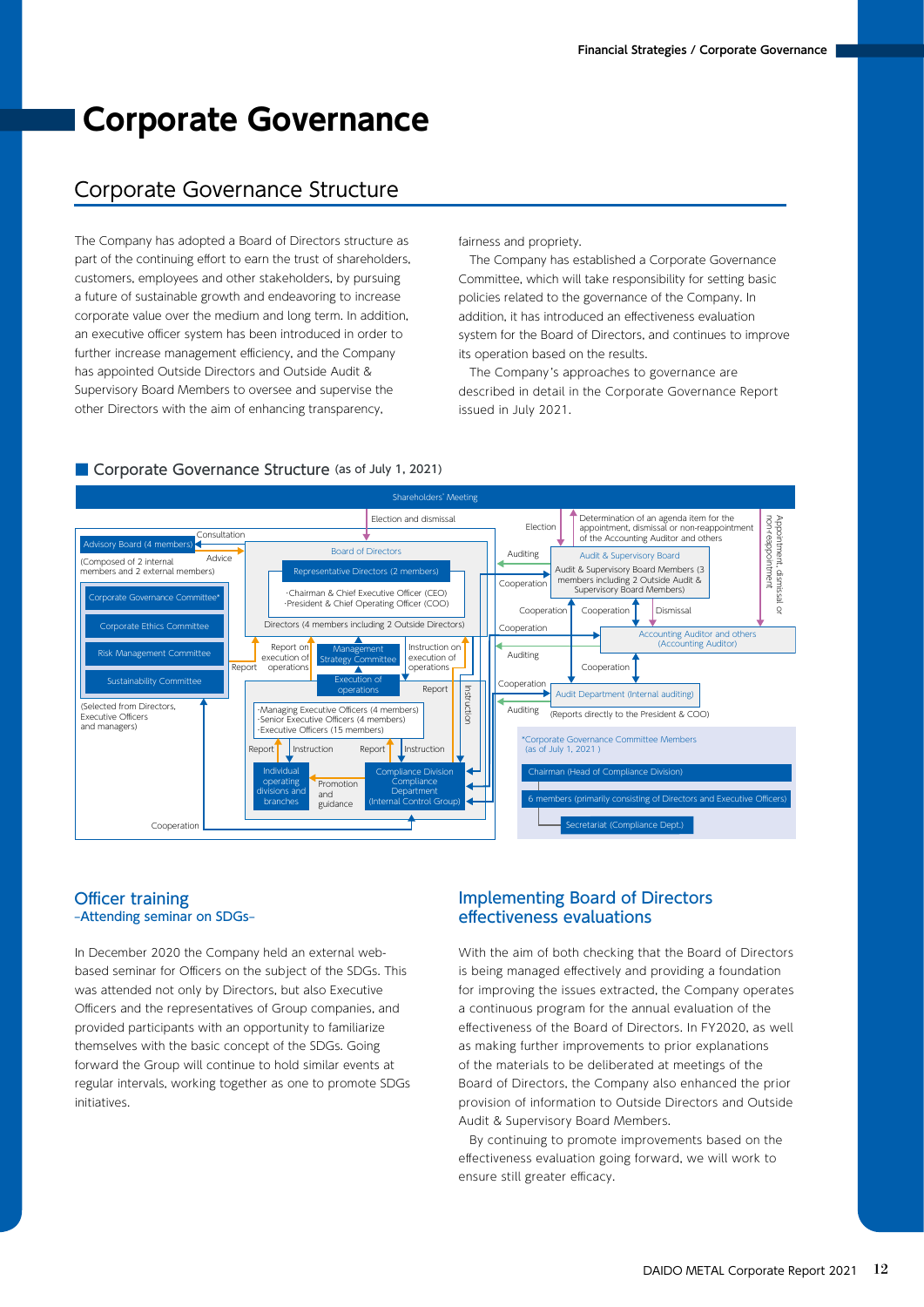In FY2020 we used the opportunity provided by the establishment of the Compliance Department within the Company to begin monthly distribution of a"Compliance Times" publication with the aim of fostering awareness of compliance among employees.

### ■ Corporate Ethics Committee Members (as of July 2021)

 This has established itself as a useful tool for communicating general information, covering not only the field of compliance, but also a wide range of other themes, including risk management, internal control, and the SDGs.

### Compliance education

#### Corporate Ethics Committee

Chairman (Head of Compliance Divisio embers (including the Head of Human Resources Planning Divis Secretariat (Compliance Dept.)

#### System Diagram



### ■ Risk Management Committee Members (as of July 2021)

# Publication of "Compliance Times"

# rman (President & Chief Operating Officer ( Vice-Chairman (Director and Managing Executive Officer) 13 members (primarily consisting of Directors and Executive Officers) Secretariat (Compliance Dept.)

#### ■ IT Management Subcommittee

The Risk Management Committee was established to manage the risks surrounding the Group, and an internal system for risk management was created, which cycles through "risk brainstorming", "risk evaluation", "risk mitigation planning", and"reporting results to the Risk Management Committee or the management meeting" in order to respond to the various risks in business activities.

 We are also strengthening the risk management systems at Group companies and, led by risk control officers at each site, we are identifying risks, evaluating them and developing measures to reduce them as necessary. The Company's Risk Management Committee regularly checks the status of risk management. We will continue to further strengthen the risk management

systems of all Group companies.

# Risk Management

### ■ IT Management Subcommittee Members (as of July 2021)

The Company conducted a check on the level of understanding of the Code of Conduct for 3,042 employees (including temporary staff employed by a staffing agency) of the Company and its affiliated companies in Japan in August 2020, and implemented a web-based compliance test for 266 managers and supervisors in December. Going forward, by instilling the DAIDO METAL GROUP's Code of Conduct into employees we will further raise their awareness of compliance and continue to work for the prevention of corporate misconduct.

As part of its IT management educational activities, the Subcommittee draws attention to cyber attacks by distributing the "IT Management Subcommittee News", which contains easily understood explanations of methods used, and points to note, to employees of the Group. It has raised a variety of topics, including phishing emails and impersonation emails, to help instill a wider understanding of the correct way, as a member of the Group, to deal with such attacks.

### Initiatives to strengthen IT risk management –Educating employees about cyber attacks–

The IT Management Subcommittee has been established to promote cross-departmental measures for IT management as a subordinate organization of the Risk Management Committee. As well as determining policies for the entire Company and supervising measures to prevent information leaks and unauthorized incursions, in FY2020 the Subcommittee implemented an investigation into the current status of IT management systems at overseas locations of the Group, enabling an understanding not only in technical aspects but also in a wide range of other topics, such as the setting up of administrative rules and training for system users.

# ■ No. of whistleblowing/reporting and consultation cases

 In response to the global rise in cyber attacks, beginning in FY2021 the Subcommittee is focusing in particular on strengthening cyber security.







### Organizational Position of the IT Management Subcommittee



# **Compliance**

When approaching compliance, the Group insists that employees not only uphold all laws, regulations, and company internal rules, but also abide by the rules and standards of behavior of the communities in which they operate, and as members of the Group conduct themselves with proper social norms and common sense.

 The Company has created the"DAIDO METAL GROUP Performance Standards"to ensure compliance is at the heart of the execution of all company business activities and strives to keep all employees informed, and the Company has established the"Corporate Ethics Committee", chaired by the Head of the Compliance Division, as a place to discuss various measures relating to compliance. The Company has also created a"Whistleblowing, Reporting and Consultation Scheme" as a system for discussing and reporting compliance-related matters, and is also putting in place mechanisms for the early identification of matters posing concern over infringement of compliance standards and for the protection of the person making the report.

 The Corporate Ethics Committee provides the Board of Directors with regular reports on the status of compliance activities within the Group, with concerted efforts from the Group to achieve compliance management.

> During the three-year Midterm Business Plan running from FY2020 to FY2022, the Company is establishing and strengthening initiatives for a global compliance system. In the first year, FY2020, a questionnaire survey was conducted to get a better understanding of the current status of overseas locations, and a policy on establishing and strengthening a system was drafted.

 The Company also took steps to establish and strengthen the foundation for compliance, such as by clarifying those with responsibility for compliance, translating the Code of Conduct into the languages of the various countries and regions in which the Group operates and confirming measures for instilling the Code among employees, and thoroughly codifying the rules for the whistleblowing system.

# Initiatives for establishing and strengthening a global compliance system

Based on its past experience of dealing with infectious diseases, such as SARS and MERS, the Company responded by putting in place a system that included raising the awareness of those going on business trips overseas and exchanging information with overseas locations. Similarly, in the case of COVID-19 the Company launched initiatives for related internal departments in January 2020 and handled the situation by publicizing information internally and implementing other measures in anticipation of the spread of infection. In April 2020 the Company established a COVID-19 Task Force. As well as implementing measures to prevent the spread of infection within the Company, among employees and their families, customers and business partners, the Task Force led responses at a global level, such as exchanging information and adjusting production plans with overseas affiliated companies.

 With the threat of COVID-19 continuing, we will encourage the adoption of new lifestyles and continue to promote measures aimed at preventing the spread of COVID-19.

# BCP activities Responding to COVID-19

FY2019 FY2020  $\overline{2}$   $\overline{5}$   $\overline{5}$   $\overline{2}$   $\overline{5}$   $\overline{6}$   $\overline{2}$   $\overline{3}$   $\overline{4}$  Excludes health consultations with industrial physician.

In order to expand its CSR initiatives to the whole of the supply chain in cooperation with its business partners, the Company is rolling out"CSR Procurement Guidelines". In addition to requesting that its business partners actively promote activities that conform to the Guidelines, the Company also asks that they perform periodic inspections of their own organizations using the"CSR Self-Check Sheet". These guidelines are made available on the website of the Company so that all our stakeholders can view the content and related activities. Through such initiatives, not only do we seek to instill thorough compliance with respect for human rights, prevention of child labor and other issues, but we also aim to increase the corporate value of both the Company and our business partners.

# Provision of CSR Procurement Guidelines and deployment of CSR Self-Check Sheet